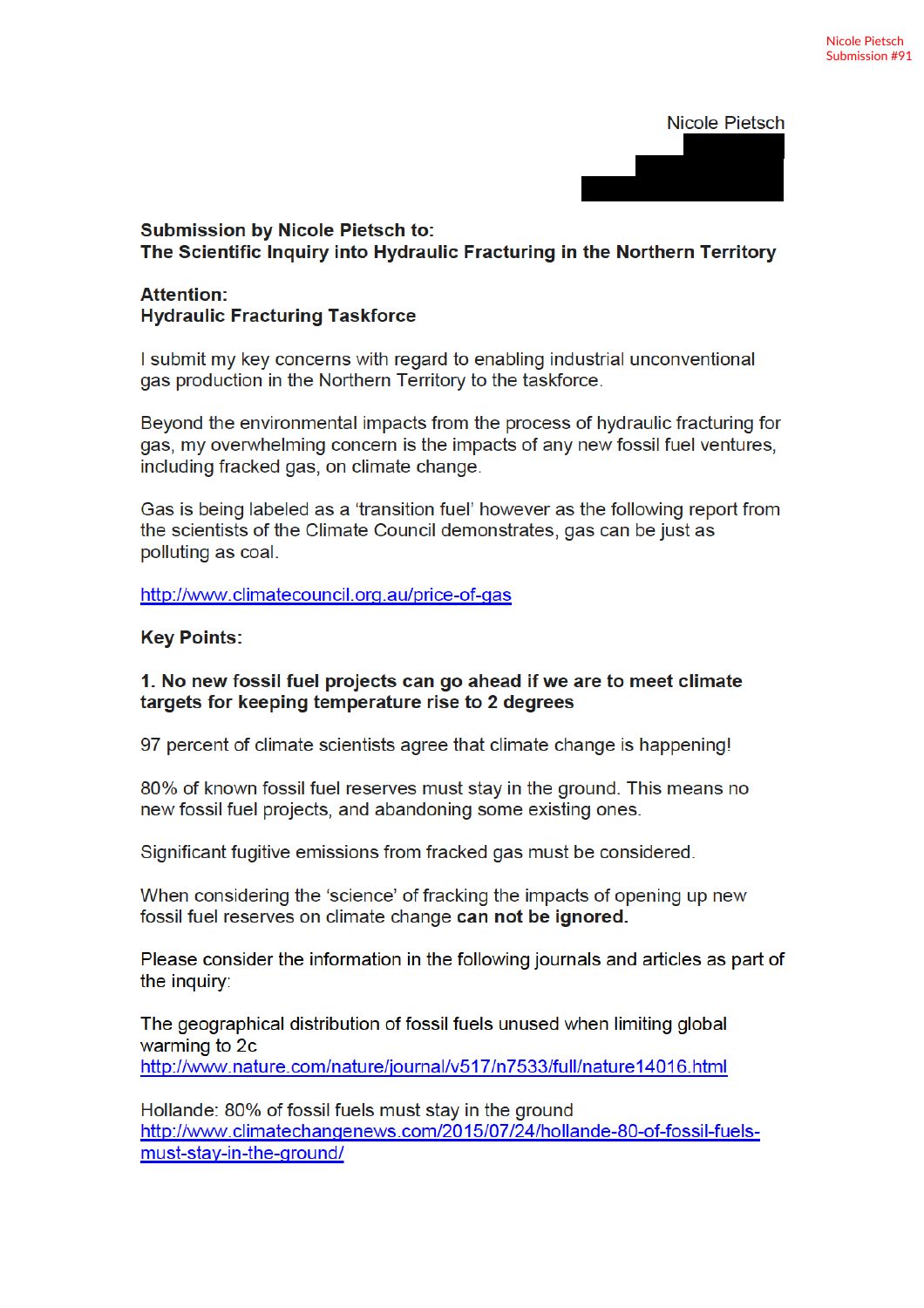Why We Need to Keep 80% of Fossil Fuels in the Ground https://350.org/why-we-need-to-keep-80-percent-of-fossil-fuels-in-the-ground/

Leave fossil fuels buried to prevent climate change, study urges https://www.theguardian.com/environment/2015/jan/07/much-worlds-fossilfuel-reserve-must-stay-buried-prevent-climate-change-study-says

NASA - Scientific consensus: Earth's climate is warming https://climate.nasa.gov/scientific-consensus/

Quantifying the consensus on anthropogenic global warming in the scientific literature http://iopscience.iop.org/article/10.1088/1748-9326/8/2/024024

2016 – Global Heat Record Broken Again http://www.climatecouncil.org.au/uploads/7ce0d94105bf486d5b598d1c928b5 1ee.pdf

Cranking up the Intensity: Climate Change and Extreme Weather Events http://www.climatecouncil.org.au/uploads/1b331044fb03fd0997c4a494670560 6b.pdf

**2. New fossil fuel infrastructure will make it significantly harder for the NT to meet it's 50% renewable energy targets by 2030 and transitioning to renewable energy.**

100% renewable energy is technically possible, and any future investment into fossil fuel infrastructure impedes the transition to renewable energy.

Please consider the information in the following journals and articles as part of the inquiry:

State of Solar 2016: Globally and in Australia http://www.climatecouncil.org.au/uploads/4127a8c364c1f9fa8ab096b04cd93f 78.pdf

100% Renewable Energy In Australia http://energy.anu.edu.au/files/100%25%20renewable%20electricity%20in%20 Australia.pdf

#### **3. There are significant environmental impacts from the process of hydraulic fracturing, which is increasingly being demonstrated by studies from US Shale fields.**

Please consider the information in the following journals and articles as part of the inquiry:

The Urgent Case for a ban on fracking https://www.foodandwaterwatch.org/sites/default/files/urgent case for ban o n fracking.pdf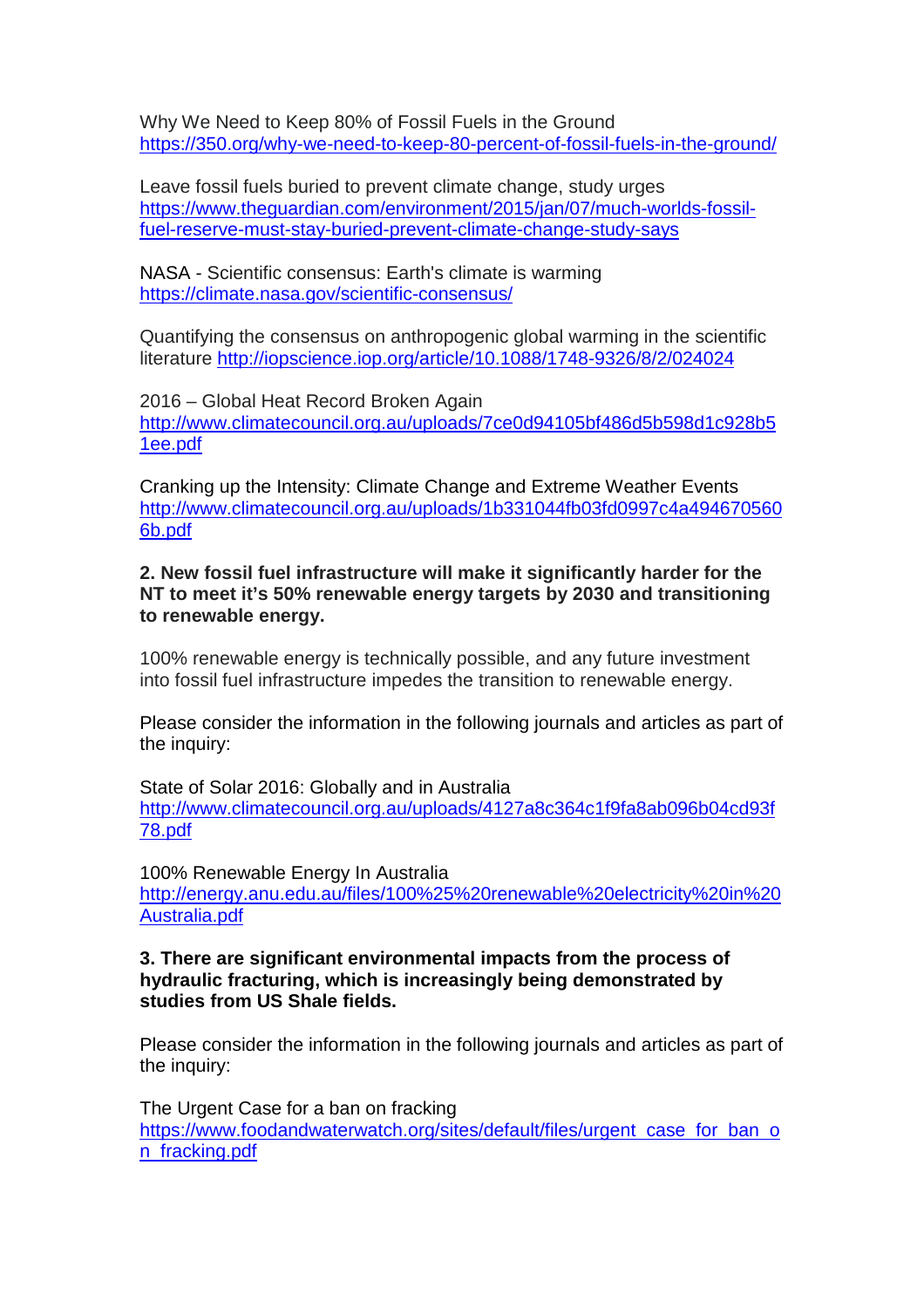Impacts of shale gas and shale oil extraction on human health and the environment https://europeecologie.eu/IMG/pdf/shale-gas-pe-464-425-final.pdf

Please note the following excerpt from this article:

## **"ENVIRONMENTAL IMPACTS**

### **KEY FINDINGS**

- Unavoidable impacts are area consumption due to drilling pads, parking and manouvering areas for trucks, equipment, gas processing and transporting facilities as well as access roads.
- Major possible impacts are air emissions of pollutants, groundwater contamination due to uncontrolled gas or fluid flows due to blowouts or spills, leaking fracturing fluid, and uncontrolled waste water discharge.
- Fracturing fluids contain hazardous substances, and flow-back in addition contains heavy metals and radioactive materials from the deposit.
- Experience from the USA shows that many accidents happen, which can be harmful to the environment and to human health. The recorded violations of legal requirements amount to about 1-2 percent of all drilling permits. Many of these accidents are due to improper handling or leaking equipments.
- Groundwater contamination by methane, in extreme cases leading to explosion of residential buildings, and potassium chloride leading to salinization of drinking water is reported in the vicinity of gas wells.
- The impacts add up as shale formations are developed with a high well density (up to six wells per km2). "

Human health and environmental risks of unconventional shale gas hydrofracking

http://www.sciencedirect.com/science/article/pii/S0048969715007330

Toward an Understanding of the Environmental and Public Health Impacts of Unconventional Natural Gas Development: A Categorical Assessment of the Peer-Reviewed Scientific Literature, 2009-2015 http://journals.plos.org/plosone/article?id=10.1371/journal.pone.0154164

Please note the following excerpt from this article:

"Our results indicate that at least 685 papers have been published in peerreviewed scientific journals that are relevant to assessing the impacts of UNGD. 84% of public health studies contain findings that indicate public health hazards, elevated risks, or adverse health outcomes; 69% of water quality studies contain findings that indicate potential, positive association, or actual incidence of water contamination; and 87% of air quality studies contain findings that indicate elevated air pollutant emissions and/or atmospheric concentrations."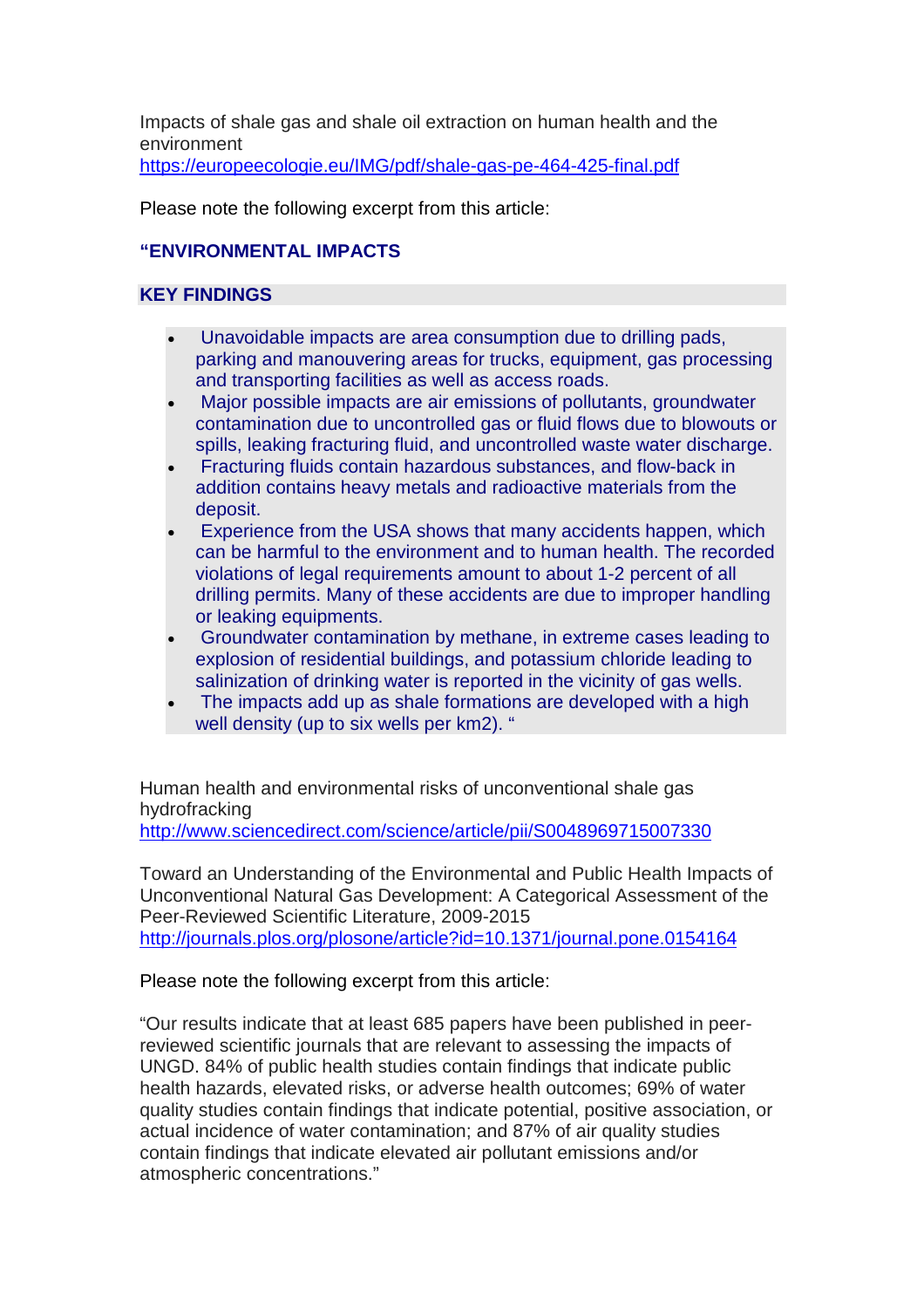#### **Results**

### **Public Health**

Based on our criteria, we included 31 original research studies relevant to UNGD and public health hazards, risks, and health outcomes. Of these 31 studies, 26 (84%) contain findings that indicate public health hazards, elevated risks, or adverse public health outcomes and 5 (16%) contain findings that indicate no significant public health hazards, elevated risks, or adverse health outcomes associated with UNGD (Fig 2). The vast majority of all papers on this topic indicate the need for additional study, particularly large-scale, quantitative epidemiologic research.

### **Water Quality**

Based on our criteria, we included 58 original research studies relevant to shale gas development and water quality. Of these 58 studies, 40 (69%) have findings that indicate potential, positive association, or actual incidence of water contamination associated with UNGD, while 18 (31%) have findings that indicate minimal potential, no association, or rare incidence of water contamination (Fig 2).

### **Air Quality**

Based on our criteria, we included 46 original research studies relevant to questions involving associations between UNGD and air pollutant emissions and atmospheric air pollutant concentrations. Of these 46 studies, 40 (87%) have findings that indicate that UNGD increased air pollutant emissions and/or atmospheric concentrations, while 6 (12%) of the studies contain findings that provide no indication of significantly elevated air pollutant emissions and/or atmospheric concentrations (Fig 2).

"Despite its limitations, our assessment provides a general understanding of the weight of the scientific evidence of possible impacts arising from UNGD that are relevant to environmental public health. It demonstrates that the weight of the scientific literature indicates that there are hazards and elevated risks to human health as well as possible adverse health outcomes.

Finally, it must be understood that all forms of energy production and industrial processing have environmental impacts. Our assessment is only focused on assessing the available science on the environmental and public health dimensions of the development of natural gas from shale and tight formations. We make no claims about the level of impact that should be tolerated by society–these are ultimately value judgments that incorporate more than empirical findings."

### **4. Lack of any Baseline studies**

It most scientific literature re impacts of fracking, significant gaps in understanding are acknowledged, including lack of baseline data to measure impacts on health and the environment,